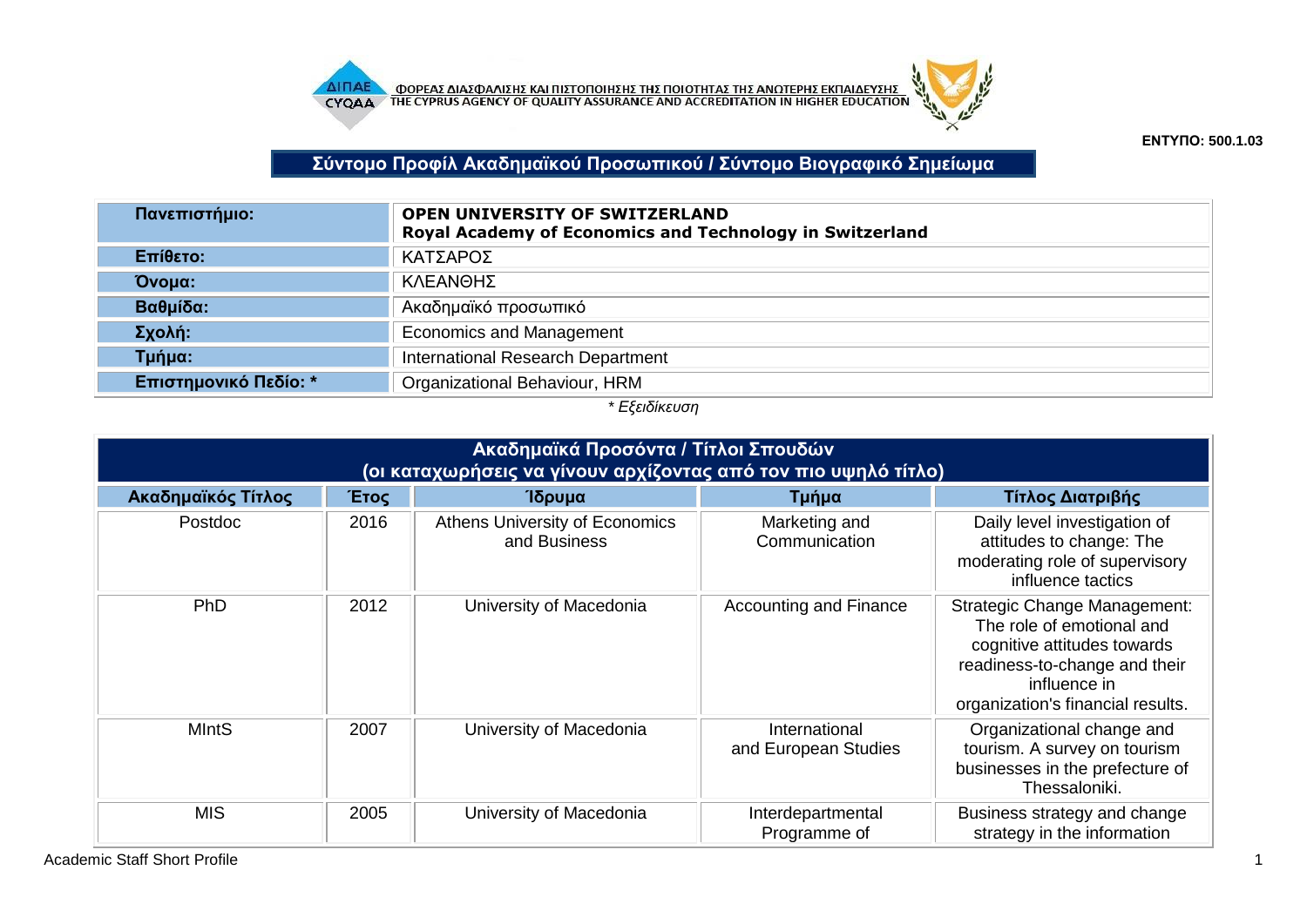|  | Postgraduate Studies in | technology sector. |
|--|-------------------------|--------------------|
|  | Information Systems     |                    |

|      | Ιστορικό Εργοδότησης – να καταχωρηθούν οι τρεις (3) πιο πρόσφατες |                                                                                                                              |                      |                         |  |  |
|------|-------------------------------------------------------------------|------------------------------------------------------------------------------------------------------------------------------|----------------------|-------------------------|--|--|
|      | Περίοδος Εργοδότησης                                              |                                                                                                                              | Τόπος                | Θέση                    |  |  |
| Aπó  | Μέχρι                                                             | Εργοδότης                                                                                                                    |                      |                         |  |  |
| 2017 | Σήμερα                                                            | <b>OPEN UNIVERSITY OF</b><br><b>SWITZERLAND</b><br>Royal Academy of<br><b>Economics and Technology</b><br>in Switzerland     | Zurich (Switzerland) | Ακαδημαϊκό<br>προσωπικό |  |  |
| 2018 | Σήμερα                                                            | ECOLE SUPÉRIEURE DU<br><b>COMMERCE EXTÉRIEUR -</b><br><b>ESCE</b><br><b>International Business</b><br>School (Paris, France) | Paris (France)       | Επισκέπτης καθηγητής    |  |  |
| 2019 | Σήμερα                                                            | Athens University of<br><b>Economics and Business</b>                                                                        | Athens (Greece)      | Επισκέπτης καθηγητής    |  |  |

|               | Κύρια άρθρα σε επιστημονικά περιοδικά <u>με κριτές</u> , μονογραφίες, βιβλία, εκδόσεις συνεδρίων. Να καταχωρηθούν τα<br>πέντε (5) πιο πρόσφατα και άλλα πέντε (5) επιλεγμένα – (μέγιστος αρ. δέκα (10) |                                                                                                                         |                                  |                                                                      |       |           |  |  |
|---------------|--------------------------------------------------------------------------------------------------------------------------------------------------------------------------------------------------------|-------------------------------------------------------------------------------------------------------------------------|----------------------------------|----------------------------------------------------------------------|-------|-----------|--|--|
| <b>A/A</b>    | Έτος                                                                                                                                                                                                   | Τίτλος                                                                                                                  | Άλλοι συγγραφείς                 | Επιστημονικό<br>Περιοδικό και<br>Εκδότης / Συνέδριο                  | Τόμος | Σελ.      |  |  |
|               | 2019                                                                                                                                                                                                   | Work engagement and job<br>crafting as conditions of<br>ambivalent employees'<br>adaptation to organizational<br>change | Vakola, M. & Petrou, P.          | Academy of<br><b>Management Annual</b><br>Meeting                    | (1)   | 14266     |  |  |
| $\mathcal{P}$ | 2015                                                                                                                                                                                                   | Firm performance: The role of<br>CEOs' emotional and<br>cognitive characteristics,                                      | Tsirikas, A. & Nicolaidis,<br>C. | International Journal<br>of Business and<br><b>Economic Sciences</b> | 8(1)  | $51 - 82$ |  |  |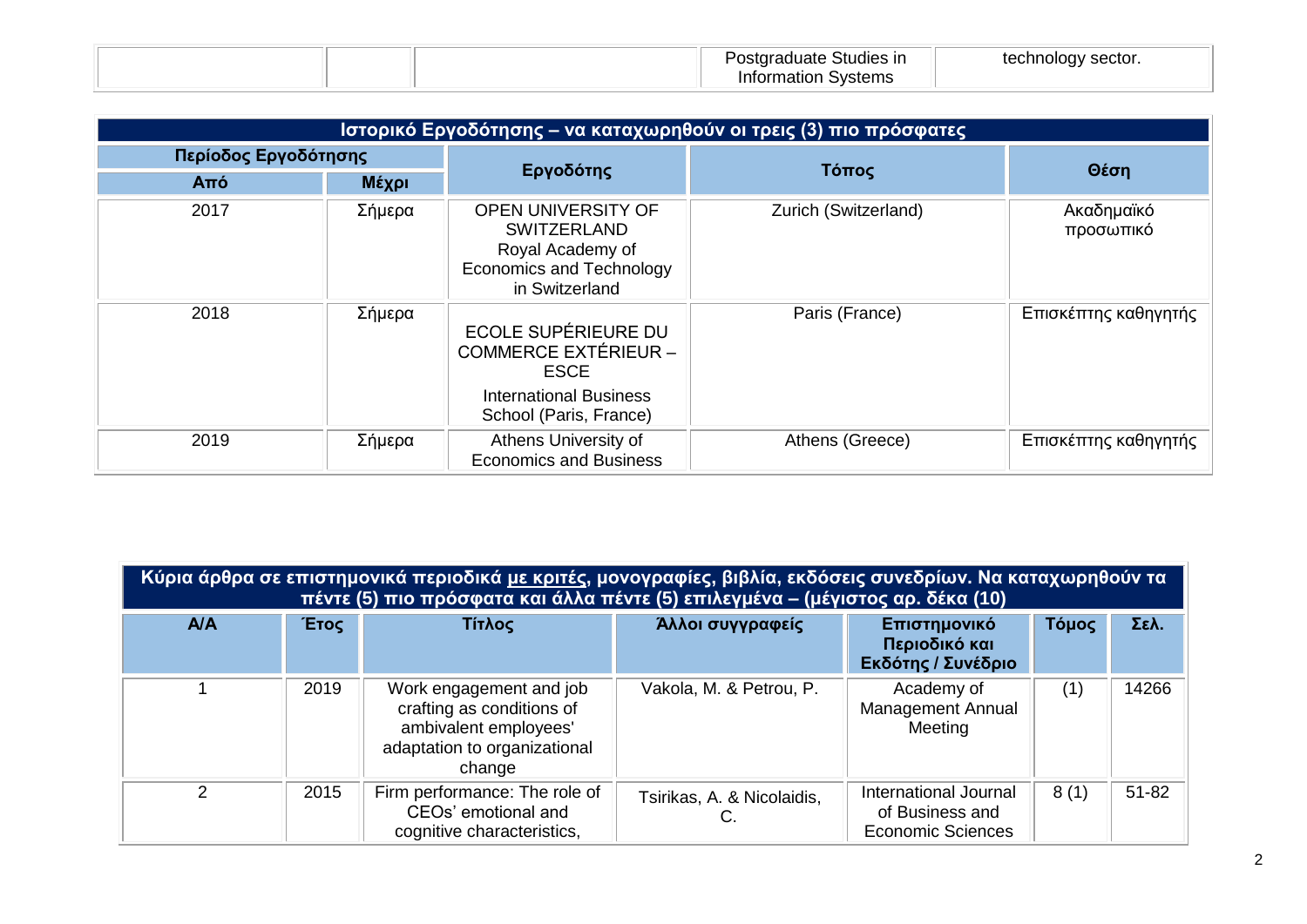|                |      | International Journal of<br><b>Business and Economic</b><br>Sciences and Applied<br>Research                                                                            |                               | and Applied<br>Research                                                          |        |                |
|----------------|------|-------------------------------------------------------------------------------------------------------------------------------------------------------------------------|-------------------------------|----------------------------------------------------------------------------------|--------|----------------|
| 3              | 2014 | CEOs' attitudes to change,<br>strategic flexibility and<br>organizational performance in<br><b>Greek ICT industry</b>                                                   | Tsirikas, A. & Bani S.        | International Journal<br>of Management<br><b>Sciences</b>                        | 4(12)  | 567-<br>581    |
| 4              | 2014 | <b>Exploring employees'</b><br>perceptions, job-related<br>attitudes and characteristics<br>during a planned<br>organizational change                                   | Tsirikas, A. & Bani S.        | <b>International Journal</b><br>of Business Science<br>and Applied<br>Management | 9(1)   | $36 - 50$      |
| 5              | 2014 | 8. Katsaros, K.K., (2014),<br>Managers' workplace<br>attitudes, tolerance of<br>ambiguity and firm<br>performance: the case of<br>Greek banking industry                | Tsirikas, A. & Nicolaidis, C. | Management<br><b>Research Review</b>                                             | 37(5)  | $442 -$<br>465 |
| 6              | 2014 | Linking knowledge<br>management, job satisfaction<br>and productivity in the Greek<br>public sector, International<br>Journal of Knowledge<br><b>Management Studies</b> | Tsirikas, A.                  | <b>International Journal</b><br>of Knowledge<br><b>Management Studies</b>        | 5(3/4) | 244-<br>264    |
| $\overline{7}$ | 2012 | Modelling and benchmarking<br>organisations' memory<br>capabilities', International<br>Journal of Knowledge and<br>Learning                                             | Tsirikas, A. & Nicolaidis, C. | 8(3/4)                                                                           |        | $328 -$<br>351 |
| $\,8\,$        | 2012 | Knowledge management,<br>tolerance of ambiguity and<br>productivity: Evidence from<br>the Greek public sector                                                           | Tsirikas, A. & Nicolaidis, C. | <b>Employee Relations</b>                                                        | 34(4)  | $344 -$<br>359 |
| 9              | 2012 | Personal traits, emotions and<br>attitudes in the workplace:                                                                                                            | Nicolaidis, C.                | The Psychologist-<br>Manager Journal                                             | 15(1)  | 37-55          |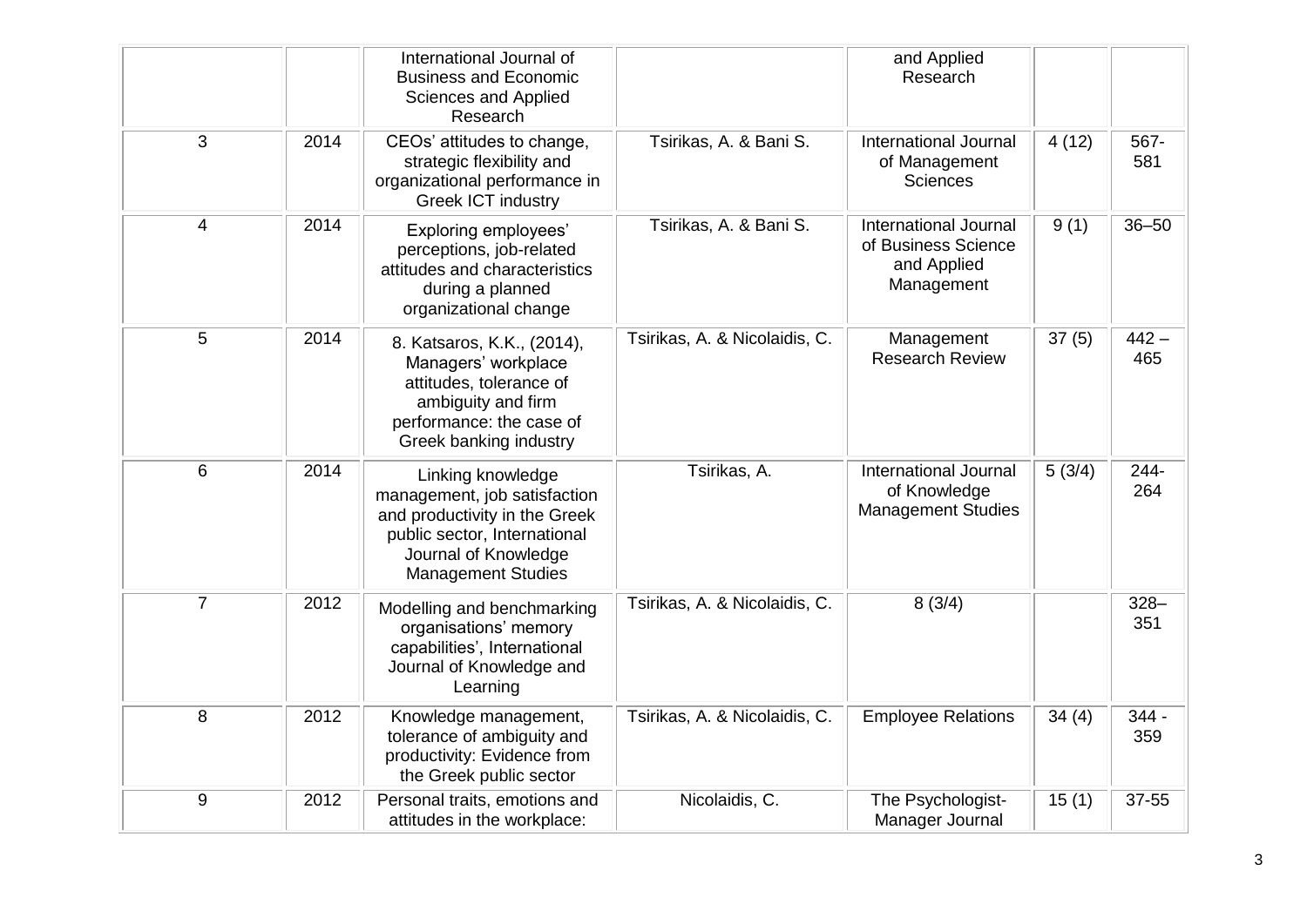|    |      | Their effect on managers'<br>tolerance of ambiguity                                                                           |                |                                       |      |       |
|----|------|-------------------------------------------------------------------------------------------------------------------------------|----------------|---------------------------------------|------|-------|
| 10 | 2011 | Tolerance of ambiguity and<br>emotional attitudes in a<br>changing business<br>environment: a case of Greek<br><b>IT CEOS</b> | Nicolaidis, C. | Journal of Strategy<br>and Management | 4(1) | 44-61 |
|    |      |                                                                                                                               |                |                                       |      |       |

\* *Να καταχωρηθεί ο χώρος, η πόλη κ.τ.λ.*

|            | Ερευνητικά Projects. Να καταχωρηθούν τα πέντε (5) πιο πρόσφατα και άλλα πέντε (5) επιλεγμένα – (μέγιστος<br><b>αρ. δέκα (10)</b> |                                                                                                                                                                                                                        |                                                                                                                      |                                           |  |  |  |
|------------|----------------------------------------------------------------------------------------------------------------------------------|------------------------------------------------------------------------------------------------------------------------------------------------------------------------------------------------------------------------|----------------------------------------------------------------------------------------------------------------------|-------------------------------------------|--|--|--|
| <b>A/A</b> | Ημερομηνία                                                                                                                       | Τίτλος                                                                                                                                                                                                                 | Επιχορήγηση<br><b>Από:</b>                                                                                           | Ρόλος στο Ερευνητικό<br><b>Projects</b> * |  |  |  |
| 1          | $01/2007 -$<br>09/2008                                                                                                           | Job - Rotation: An integrated service<br>that substitutes SMEs Staff with trained<br>unemployed and offers e-learning<br>courses to all involved", Institutions from<br>Greece, Slovenia, Italy, Poland and<br>Germany | eTEN European<br>Community<br>programme                                                                              | Development of<br>educational material    |  |  |  |
| 2          | 06/2006 -<br>10/2008                                                                                                             | Model Areas and Systems for Promoting<br>Life Long Learning into Labor Practices,<br>Equal - Technognosi                                                                                                               | <b>EQUAL</b><br>Community<br>initiative                                                                              | <b>Business consultant</b>                |  |  |  |
| 3          | $01/2009 -$<br>12/2011                                                                                                           | Job Rotation e-service enhancing lifelong<br>learning for the Agriculture Sector",<br>Institutions from Greece, Spain,<br>Denmark and the Czech Republic                                                               | <b>LEONARDO DA</b><br>$VINCI -$<br><b>Multilateral</b><br>Project for<br>Transfer of<br>Innovation $-$<br>"Agrotate" | <b>Project Management</b>                 |  |  |  |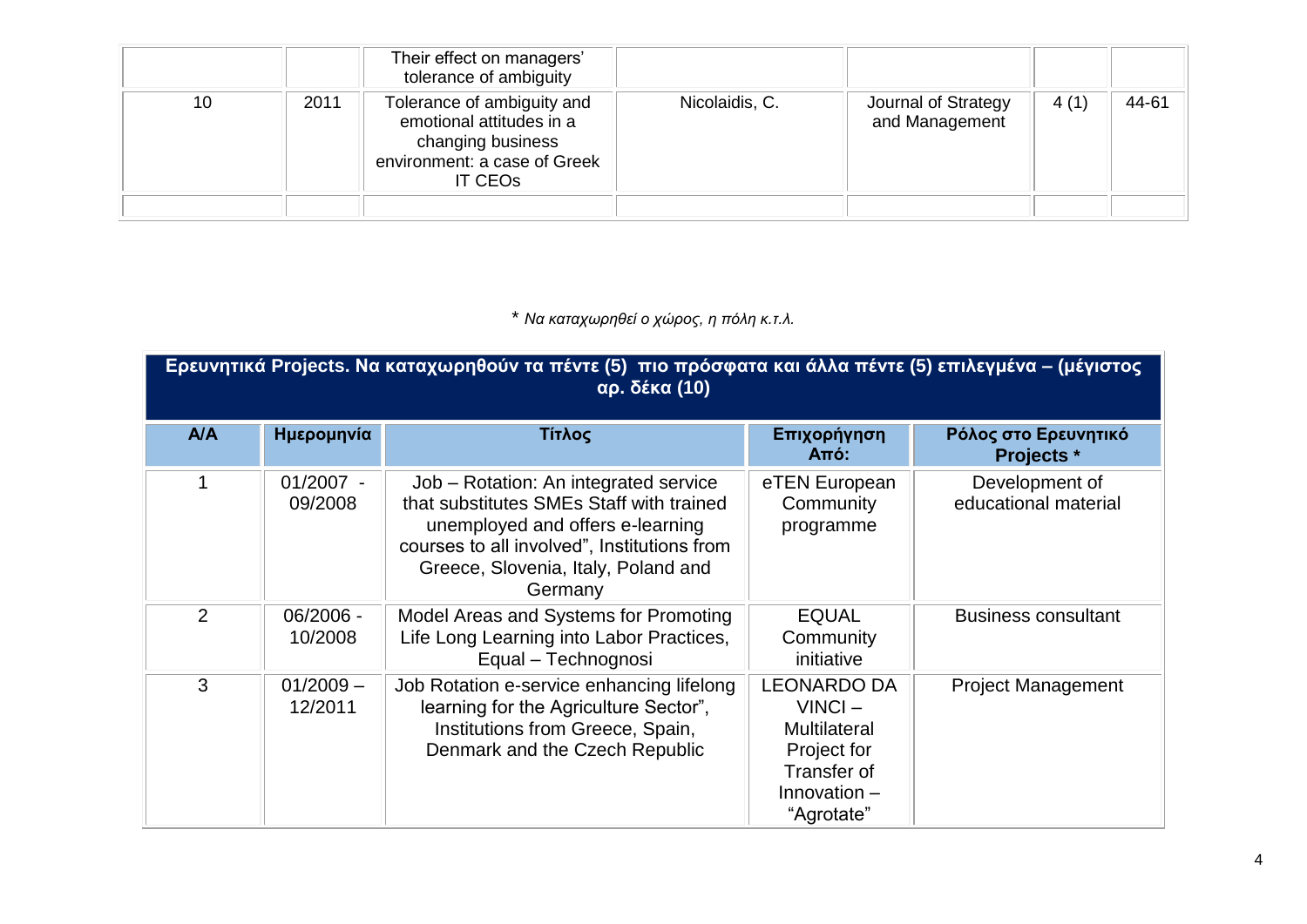| 4 | $03/2011 -$<br>03/2013 | Establishment of network for the support<br>of the mobility and the development of<br>human resources', Institutions from<br>Greece and Bulgaria                                               | <b>INTERREG III -</b><br>Cross-Border<br>Cooperation<br>$(2007 - 2013)$                                                             | Actions development<br>manager $-$ Writer of the<br>initial proposal |
|---|------------------------|------------------------------------------------------------------------------------------------------------------------------------------------------------------------------------------------|-------------------------------------------------------------------------------------------------------------------------------------|----------------------------------------------------------------------|
| 5 | $01/2012 -$<br>12/2013 | Integration of organizational and lifelong<br>learning culture in the labour practice of<br>small and medium enterprises",<br>Institutions from Greece, Rumania,<br><b>Turkey and Bulgaria</b> | <b>LEONARDO DA</b><br>$VINCI -$<br><b>Multilateral</b><br>Project for<br>Transfer of<br>Innovation-<br>"Organisational<br>Learning" | <b>Project Management</b>                                            |

*\*Ρόλος στο Ερευνητικό Project: πχ Επιστημονικός Συντονιστής, Μέλος Ερευνητικής Ομάδας, Ερευνητής, Βοηθός Ερευνητής, άλλα.*

| Συμβουλευτικές Υπηρεσίες ή/και Συμμετοχή σε Συμβούλια / Επιτροπές - Να καταχωρηθούν<br>οι πέντε (5) πιο πρόσφατες |              |                                                                                                                         |                           |                                                        |  |
|-------------------------------------------------------------------------------------------------------------------|--------------|-------------------------------------------------------------------------------------------------------------------------|---------------------------|--------------------------------------------------------|--|
| A/A                                                                                                               | Περίοδος     | Οργανισμός                                                                                                              | Τίτλος Θέσης ή Υπηρεσίας  | Κύριες Δραστηριότητες                                  |  |
|                                                                                                                   | 2015- Σήμερα | Ministry of<br>Education                                                                                                | ΕΜΠΕΙΡΟΓΝΩΜΟΝΑΣ           | Research, technological<br>development and innovation. |  |
| $\overline{2}$                                                                                                    | 2016- Σήμερα | National<br>Centre for<br>Social<br>Research                                                                            | ΕΜΠΕΙΡΟΓΝΩΜΟΝΑΣ           | <b>Finance/ Regional Development</b>                   |  |
| 3                                                                                                                 | 2016- Σήμερα | International<br>Journal of<br><b>Business and</b><br>Management<br>(Canadian<br>Center of<br>Science and<br>Education) | Συντακτική Ομάδα/Επιτροπή | Tone and direction of the editorial<br>policy          |  |
| 4                                                                                                                 | 2016- Σήμερα | World Journal<br>of Education                                                                                           | Συντακτική Ομάδα/Επιτροπή | Tone and direction of the editorial<br>policy          |  |